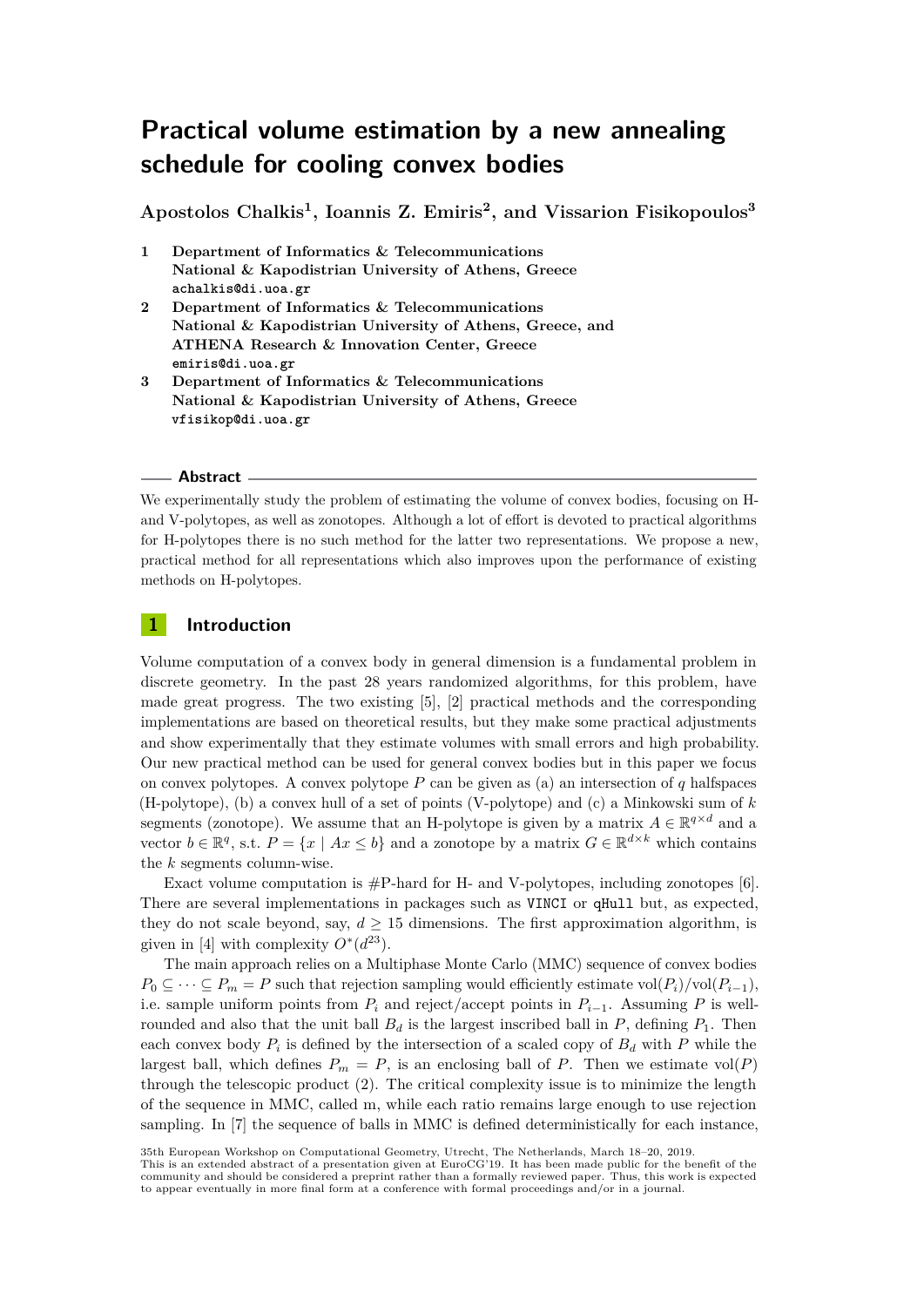<span id="page-1-0"></span>

**Figure 1** Balls in MMC in [\[7\]](#page-5-4) left and from the annealing schedule right (*r*=0.25, *δ*=0.05)

while  $m = O(d \lg d)$ . Our method uses a new annealing schedule to define a sparser sequence of balls, (Fig. [1\)](#page-1-0), and a new practical convergence criterion for each ratio in the MMC in order to minimize the number of sampled points to estimate each ratio. Moreover for zonotopes of order  $\leq$  4 we do not use balls in MMC but we define a centrally symmetric convex polytope which reduces the number of bodies (or phases) significantly.

Current state-of-the-art software is based on the above paradigms and, for H-polytopes, typically uses Hit-and-Run (HnR). VolEsti [\[5\]](#page-5-0), which scales up to hundreds of dimensions, uses Coordinate-Direction HnR. We shall also juxtapose the software of [\[2\]](#page-5-1) (for H-polytopes), which implements [\[1\]](#page-4-0) with an annealing schedule.

These implementations can not handle efficiently zonotopes or V-polytopes as they require an inscribed ball (ideally the largest one). Additionally the software of [\[2\]](#page-5-1) requires the number of facets which is typically exponential in the dimension for both zonotopes and V-polytopes. Our software outperforms for  $d \leq 100$  software for H-polytopes by [\[2\]](#page-5-1) and [\[5\]](#page-5-0). Moreover we provide the first practical method for V-polytopes and zonotopes that scales to high dimensions (currently 100 for V-polytopes and low-order zonotopes).

We introduce some notions from statistics and refer to [\[3\]](#page-5-5) for details. Given a random sample of size  $\nu$  from a random variable  $X \sim \mathcal{N}(\mu, \sigma^2)$  with unknown variance  $\sigma^2$ , the (one tailed) t-test checks the null hypothesis that the population mean exceeds a specified value  $\mu_0$  using the statistic  $t = \frac{\bar{x} - \mu_0}{s/\sqrt{\nu}} \sim t_{\nu-1}$ , where  $\bar{x}$  is the sample mean, *s* the sample standard deviation and  $t_{\nu-1}$  is the t-student distribution with  $\nu-1$  degrees of freedom. Given a significance level  $\alpha > 0$  we test the null hypothesis for the mean value of the population,  $H_0: \mu \leq \mu_0$ . We reject  $H_0$  if,

<span id="page-1-1"></span>
$$
t \ge t_{\nu-1,\alpha} \Rightarrow \bar{x} \ge \mu_0 + t_{\nu-1,\alpha} s / \sqrt{n},\tag{1}
$$

where  $t_{\nu-1,\alpha}$  is the critical value of the t-student distribution. Inequality [1](#page-1-1) implies Pr( $H_0$  true) reject  $H_0$ ) =  $\alpha$ . Otherwise we fail to reject  $H_0$ .

## **2 Volume algorithm**

Our method introduces some new algorithmic features. The MMC of the algorithm constructs a sequence of convex bodies  $C_1 \supseteq \cdots \supseteq C_m$  intersecting the given polytope P; we introduce a new annealing schedule in order to minimize  $m$ . A typical choice for the  $C_i$ 's is a sequence of co-centric balls but any set of convex bodies can be used in our method. We re-write the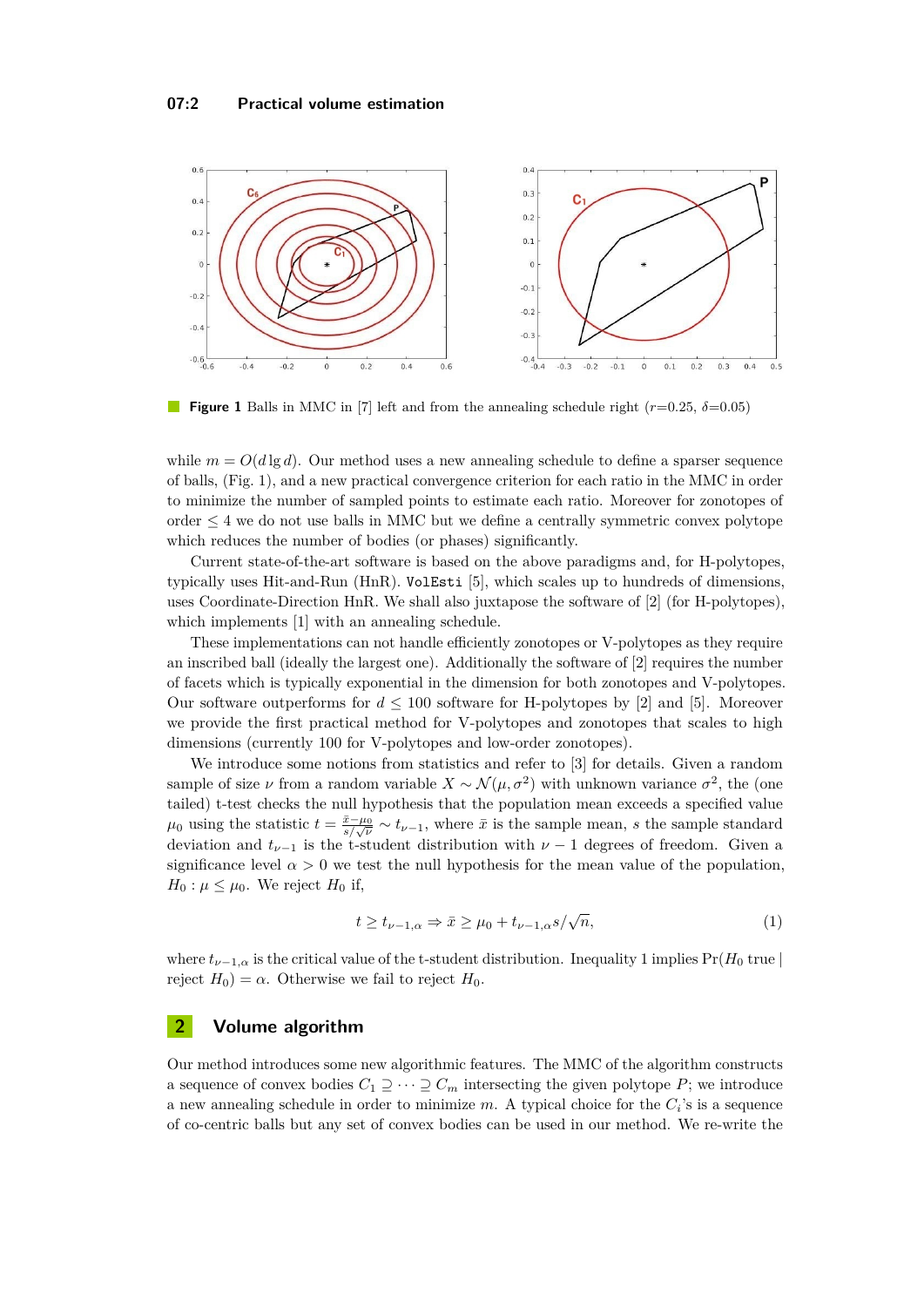#### **A. Chalkis et al. 07:3**

telescopic product in [\[7\]](#page-5-4) as follows:

<span id="page-2-0"></span>
$$
\text{vol}(P) = \frac{\frac{\text{vol}(P_m)}{\text{vol}(C_m)}}{\frac{\text{vol}(P_1)}{\text{vol}(P_0)} \frac{\text{vol}(P_2)}{\text{vol}(P_1)} \cdots \frac{\text{vol}(P_m)}{\text{vol}(P_{m-1})}} \text{vol}(C_m), \quad \text{where } P_0 = P, P_i = C_i \cap P. \tag{2}
$$

The behavior of our method is parametrized by: the error of approximation  $\epsilon$ , cooling parameters  $0 < r < 1$ ,  $\delta > 0$ , s.t.  $0 < r + \delta < 1$  which are used in the schedule, significance level  $\alpha > 0$  of the statistical tests,  $\nu$  the degrees of freedom for the t-student used in t-tests, parameter *N* that controls the number of points  $\nu N$  generated in  $P_i$ , and *n* the length of the sliding window. From the telescopic product [\(2\)](#page-2-0) it is clear that in practical estimations  $C_m$ has to be a convex body whose volume is computed much faster than vol(*P*) (ideally by a closed formula) and which can be sampled efficiently.

The annealing schedule specifies  $C_1 \supseteq \cdots \supseteq C_m$  using the following two statistical tests:

| $\textbf{testL}(P_1, P_2, r, \delta, \alpha, \nu, N)$ :              | test $\mathbf{R}(P_1, P_2, r, \alpha, \nu, N)$ : |
|----------------------------------------------------------------------|--------------------------------------------------|
| $H_0: \operatorname{vol}(P_2)/\operatorname{vol}(P_1) \geq r+\delta$ | $H_0: \text{vol}(P_2)/\text{vol}(P_1) \leq r$    |
| Successful if $H_0$ is rejected                                      | Successful if $H_0$ is rejected                  |

These tests are being used by annealing schedule to restrict each ratio  $r_i = \text{vol}(P_{i+1})/\text{vol}(P_i)$ in the interval  $[r, r + \delta]$  with high probability in order to avoid unnecessarily big ratios in MMC. Then we can use rejection sampling to estimate efficiently each ratio. Given  $P_i$ , testL is used to define  $P_{i+1} \subseteq P_i$  s.t. ratio vol $(P_{i+1})$ /vol $(P_i)$  is not too large, while testR is used so that the ratio is not too small, with high probability. In general, if we sample *N* uniform points from a body  $P_i$  then random variable X that counts points in  $P_{i+1}$ , follows *X* ∼ *b*(*N*, *r*<sub>*i*</sub>), the binomial distribution, and random variable *Y* = *X*/*N* ∼  $\mathcal{N}(r_i, r_i(1-r_i)/N)$ is Gaussian. If we sample  $\nu N$  points from  $P_i$  and split the sample into  $\nu$  sublists of length *N*, the corresponding *ν* ratios are experimental values that follow  $\mathcal{N}(r_i, r_i(1 - r_i)/N)$  and can be used to check both null hypotheses for  $r_i$  in testL and testR. Using the mean  $\mu_0$  of the  $\nu$  ratios,  $r_i$  is restricted to  $[r, r + \delta]$  with high probability when the following holds:

$$
r + \delta - t_{\nu - 1, \alpha} \frac{s}{\sqrt{\nu}} > \mu_0 > r + t_{\nu - 1, \alpha} \frac{s}{\sqrt{\nu}},
$$
\n(3)

Initialization of the annealing schedule is to compute the body  $C'$  s.t. the volume of  $C' \cap P$  could be efficiently estimated using rejection sampling, i.e. sampling from  $C'$  and accepting points in  $C' \cap P$ . Body  $C'$  is also used for the stopping criterion: the annealing schedule stops in the *i*-th step if  $\texttt{testR}(P_i, C' \cap P)$  succeeds, which means that the vol $(P_i)$  is close enough to vol $(C' \cap P)$ , so that rejection sampling can be used. Then set  $m = i + 1$  and  $C_m = C'$ ,  $P_m = C_m \cap P$ . When balls are used in the MMC, the smallest ball  $C_m$  is not an inscribed ball and the largest one, *C*1, is not an enclosing ball as in [\[7\]](#page-5-4). Hence in practice the number of phases in [\[5\]](#page-5-0) is an upper bound, with high probability, on the number of phases of our method, when  $0 < r + \delta < 1/2$  $0 < r + \delta < 1/2$  $0 < r + \delta < 1/2$ . Fig. 1 shows the sequence of balls for a given polytope *P* with our method  $(m=1)$  and in [\[7\]](#page-5-4)  $(m=6)$ . The ratios our method estimates are: vol $(P_1)/$ vol $(P_0)$  and vol $(P_1)/$ vol $(C_1)$ , where  $P_0 = P$ ,  $P_1 = C_1 \cap P$ .

The annealing schedule returns *m* bodies and we estimate *m* + 1 volume ratios. For fixed step *i* and each sample point generated in *P<sup>i</sup>* , we keep the value of the *i*-th ratio. We store the last *n* such values in a queue called sliding window denoted by *W* whose length is *n*. We update *W* for each new point by inserting the new ratio and by popping out the oldest ratio in *W*. For each ratio  $r_i$ , we bound error by  $\epsilon_i$  s.t.  $\sum_{i=0}^{m} \epsilon_i^2 = \epsilon^2$  then, from standard error propagation analysis, [\(2\)](#page-2-0) estimates vol( $P$ ) with error at most  $\epsilon$ .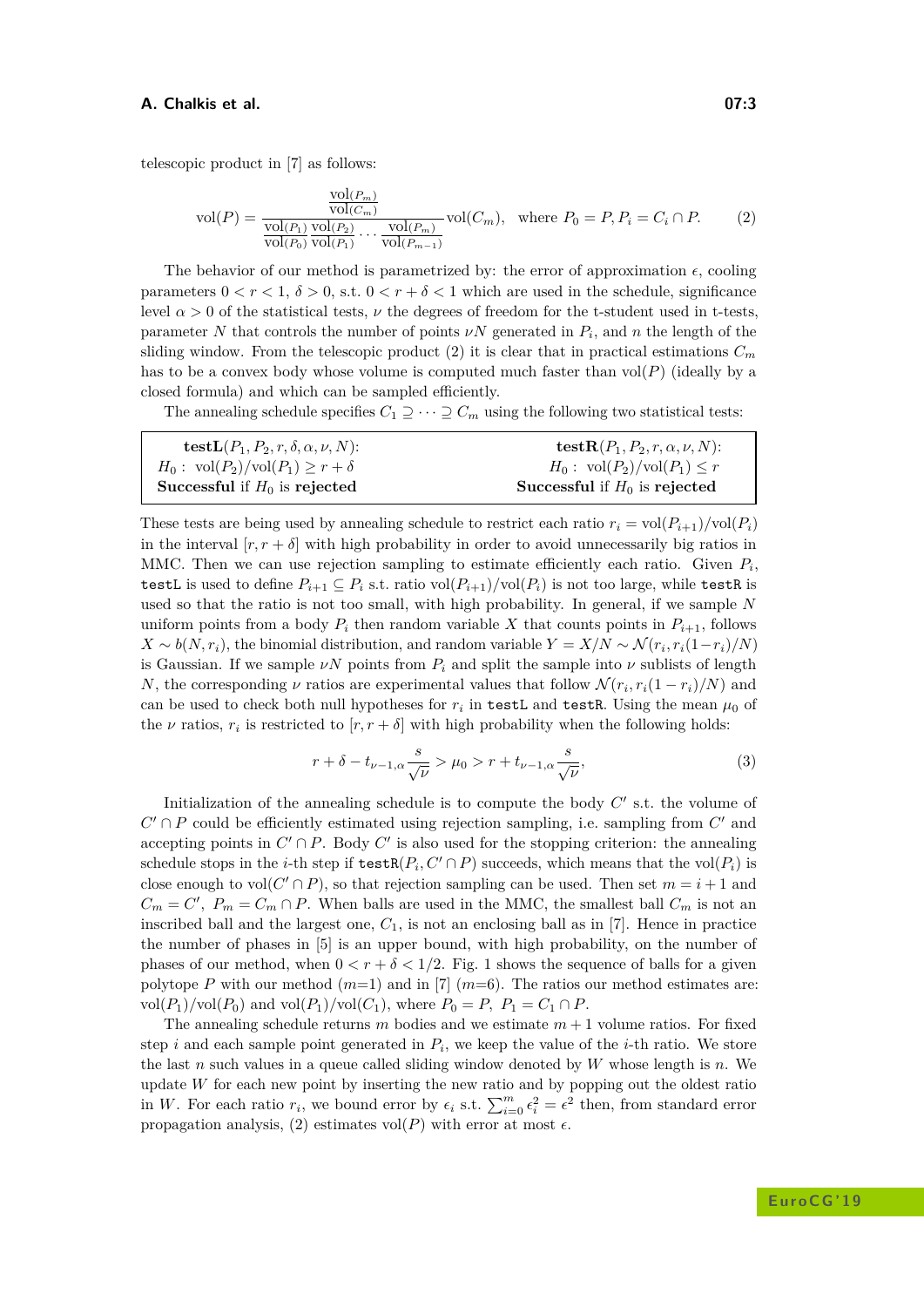### **07:4 Practical volume estimation**

At step *i*, let  $\hat{\mu}$  be the mean, *s* the st.d. of *W* and  $Pr = 3/4$ . Using  $p = (1 + Pr)/2$ , where  $z_p = \sqrt{2} \cdot erf^{-1}(2p-1)$ , we consider the interval  $[\hat{\mu} - z_p s, \hat{\mu} + z_p s]$ , where erf is the Gauss error function. The values that the sliding window contains are not independent, so we can not define a confidence interval using t-student distribution, but we experimentally show that the following practical criterion is very efficient:

if 
$$
\frac{2z_ps}{\hat{\mu} - z_ps} \le \epsilon_i/2
$$
, then declare convergence. (4)

In practice we set  $n = O(d^2)$  so that our method estimates volumes with error  $\leq \epsilon$  with high probability.

We use Hit-and-Run (HnR) with uniform target distribution for sampling from  $P_i$  at step *i* of the annealing schedule. One step of HnR is described below. For a value *t* we return a point after *t* iterations.

| <b>Hit-and-Run</b> $(P, p)$ : Convex polytope P, current point $p \in P$ |  |  |  |  |  |
|--------------------------------------------------------------------------|--|--|--|--|--|
| Pick a uniformly distributed line $\ell$ through p                       |  |  |  |  |  |
| <b>Return</b> a uniform point on the chord $\ell \cap P$                 |  |  |  |  |  |

For zonotopes each step in both Coordinate-Directions HnR and Random-Directions HnR solves the following LP to compute one extreme point on  $\ell \cap P$ : minimize  $\alpha$ , s.t.  $p + \alpha v =$  $\sum_{i=1}^{k} \lambda_i g_i$ ,  $-1 \leq \lambda_i \leq 1$ . For the second extreme point, keep the same constraints and minimize  $-\alpha$ . This LP uses the basic feasible solution of the first one.

Moreover, for zonotopes we study different types of convex bodies than ball for the MMC sequence.  $G^T G$  has  $k - d$  zero eigenvalues; the corresponding eigenvectors form matrix  $Q \in \mathbb{R}^{k \times (k-d)}$ . The intersection of the hypercube  $[-1, 1]^k$  with the *d*-dimensional affine subspace defined by  $Q^T = 0$  equals a *d*-dimensional polytope *C* in  $\mathbb{R}^k$ . SVD yields an orthonormal basis for the linear constraints, and its orthogonal complement *W*⊥:

$$
Q = USV^T = \left[ \begin{array}{c} W \\ W_{\perp} \end{array} \right]^T \left[ \begin{array}{cc} S_1 & 0 \\ 0 & 0 \end{array} \right] V^T.
$$

Let  $Ay \leq b$ ,  $A \in \mathbb{R}^{2k \times k}$  be an H-representation of  $[-1, 1]^k$ , then  $Mx \leq b$ ,  $M = AW_{\perp}^T(GW_{\perp}^T)^{-1} \in$  $\mathbb{R}^{d \times d}$  is an H-representation of the full-dimensional, centrally symmetric polytope  $C \subseteq P$ with  $\leq 2k$  facets to be used in MMC. Each  $C_i$  arises from parallel shifting of the facets of  $C$ . This *C* improves the schedule when order is low, i.e.  $\leq 4$ .

## **3 Implementation and experiments**

We perform extended experiments analyzing various aspects of our method such as practical complexity and how is affected by the bodies used in MMC and we compare our implementation with the matlab code of [\[2\]](#page-5-1) and C++ package VolEsti [\[5\]](#page-5-0). Our C++ software is open source<sup>[1](#page-3-0)</sup>. When we use balls in MMC we call our implementation CoolingBall and when we use the H-polytope for zonotopes we call it CoolingHpoly. We call the implementation of [\[2\]](#page-5-1) CoolingGaussian and that of [\[5\]](#page-5-0) SeqOfBalls.

Set  $r = 0.1$  and  $\delta = 0.05$  in order for the next convex body in MMC to have about 10% of the volume of the previous one; let s.l. be  $\alpha = 0.10$ . We set the number of points sampled in  $P_i$  per step to be  $\nu N = 1200 + 2d^2$  and  $\nu = 10$ . Set the length of the sliding window  $n = 2d^2 + 250$  and the step of HnR  $t = 1$ .

<span id="page-3-0"></span><sup>1</sup> [https://github.com/TolisChal/volume\\_approximation/tree/v\\_poly](https://github.com/TolisChal/volume_approximation/tree/v_poly)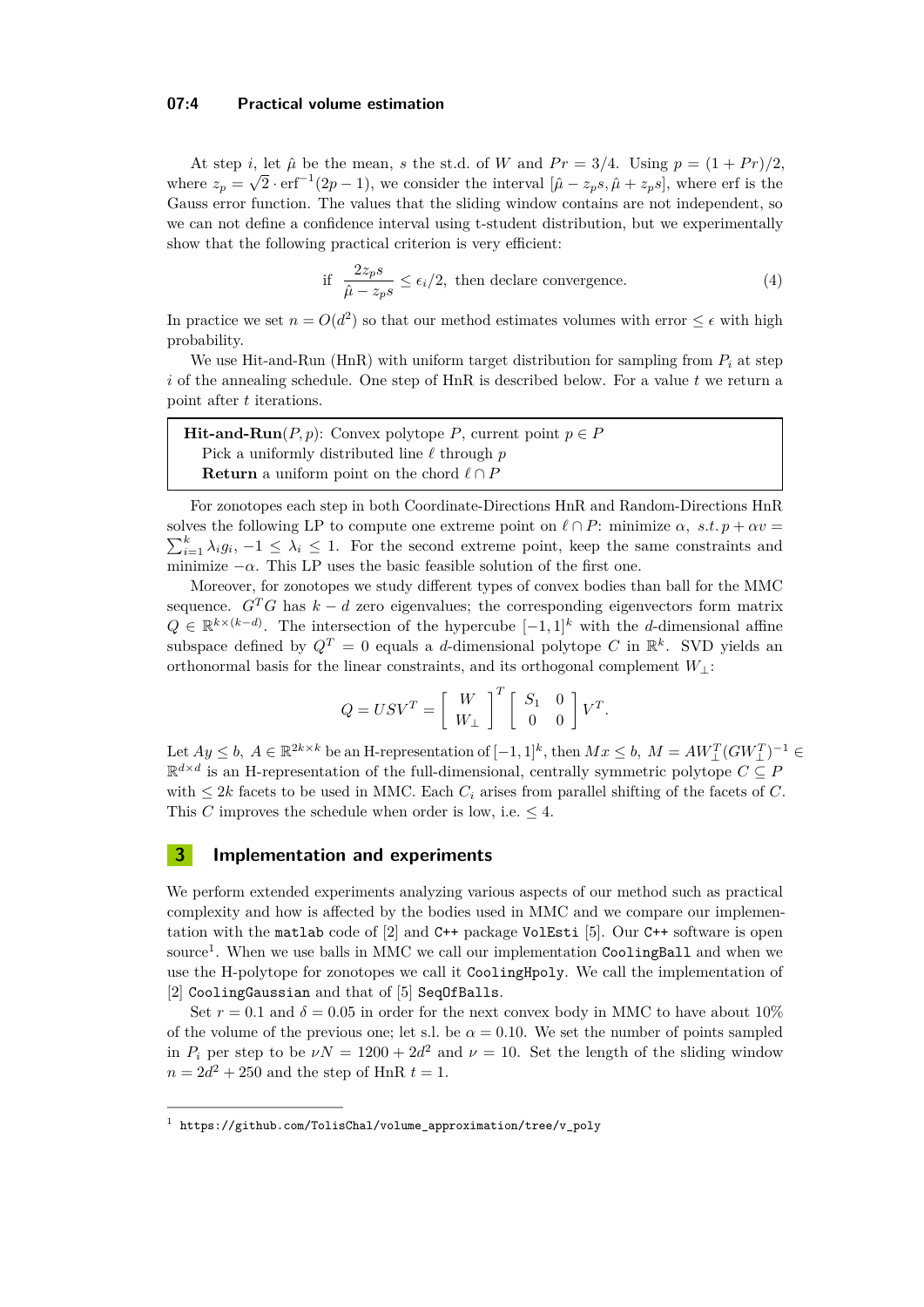<span id="page-4-1"></span>

**Figure 2** Left: the number of steps for for unit cubes in H-representation,  $d = 5, 10, \ldots, 100$ . Right: the number of steps for random zonotopes of order  $2, d = 5, 10, \ldots, 80$ . In both plots we use *log*<sup>10</sup> scale for the *y*-axis

To study the practical complexity of our method we experimentally correlate the total number of HnR steps with the dimension. In the right plot in Fig. [2](#page-4-1) we compare the number of steps for random zonotopes. CoolingGaussian fails to estimate volumes for  $d > 15$  as the upper bound for the number of facets is the bottleneck for this implementation while SeqOfBalls takes  $> 1hr$  for  $d > 15$ . In the left plot we notice that our method is faster than both CoolingGaussian and Seq0fBalls for  $d \le 100$  $d \le 100$  $d \le 100$ . In Table 1 we estimate the volumes of random zonotopes. The number of phases for high-order zonotopes is  $m = 1$  as our methods defines just an enclosing ball and applies rejection sampling, whereas for low-order zonotopes the H-polytope we defined reduces significantly the number of phases and run-time. The maximum number of phases for zonotopes (up to what our software computes in *<* 10hr) is  $m \leq 3$ . None of the volumes of the zonotopes in Table [1](#page-4-2) can be computed using exact computations in practice. To define a random zonotope  $z-d-k$  we choose a random direction for each segment  $s \in S$ , where  $\sum_{s \in S} s$ , and pick a random length in the interval  $[0, \sqrt{d}]$ .

| $z-d-k$         | Body  | order          | Vol           | m              | $\epsilon$ | steps          | time  |
|-----------------|-------|----------------|---------------|----------------|------------|----------------|-------|
| $z-10-1000$     | Ball  | 100            | $2.62e + 29$  | 1              | 0.1        | $0.1400e + 04$ | 130.1 |
| z-15-1500       | Ball  | 100            | $5.00e + 45$  | 1              | 0.1        | $0.1650e + 04$ | 506.1 |
| $z - 20 - 2000$ | Ball  | 100            | $2.79e + 62$  | 1              | 0.1        | $0.2000e + 04$ | 1428  |
| $z - 60 - 90$   | Hpoly | 1.5            | $5.81e + 82$  | $\overline{2}$ | 0.1        | $5.355e+04$    | 943.9 |
| $z - 80 - 120$  | Hpoly | 1.5            | $8.48e + 114$ | 3              | 0.1        | $12.35e + 04$  | 4180  |
| z-100-150       | Hpoly | 1.5            | $2.32 + 149$  | 3              | 0.1        | $15.43e + 04$  | 10060 |
| $z - 80 - 160$  | Hpoly | $\overline{2}$ | $2.01e + 131$ | 3              | 0.2        | $11.31e + 04$  | 5356  |
| $z - 100 - 200$ | Hpoly | 2              | $5.27e + 167$ | 3              | 0.2        | $15.25e + 04$  | 34110 |

<span id="page-4-2"></span>**Table 1** *Body* the type of body in MMC; *order* is  $k/d$ , *Vol* the estimated volume; *m* the number of phases in MMC;  $\epsilon$  the requested error; *time* the time in seconds;  $e$  the input value for error.

**Acknowledgements.** AC and IE acknowledge support by the EU Horizon 2020 research and innovation programme under grant agreement No 734242 (Project LAMBDA). They are both members of team AROMATH joint between NKUA and INRIA Sophia-Antipolis (France).

#### **References**

<span id="page-4-0"></span>**1** B. Cousins and S. Vempala. Bypassing KLS: Gaussian cooling and an  $o^*(n^3)$  volume algorithm. In *Proc. ACM STOC*, pages 539–548, 2015.